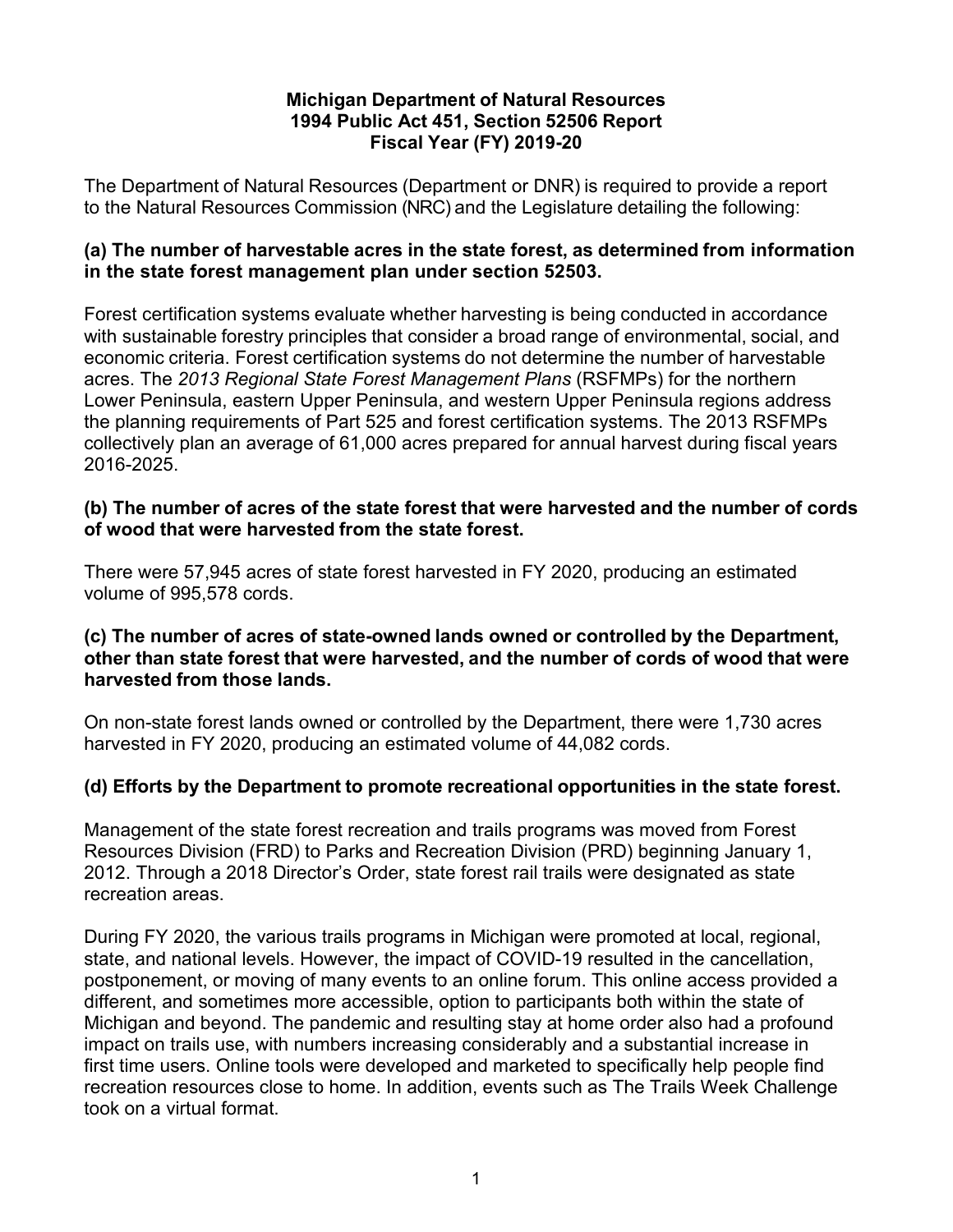The Department continues to promote the Recreation Passport program and other trailsrelated information through the DNR website, statewide marketing campaigns, and social media. The social media presence established for Michigan's Iron Belle Trail has increased its followers and continues to send out targeted information on the trail. Travel Michigan and Pure Michigan both produced materials promoting trails in Michigan.

The Department website added interactive maps for equestrian trails and campsites and all state-managed non-motorized trails, adding to the interactive maps for the Iron Belle Trail, snowmobile, ORV, and linear trails already available. The Department also maintains and updates annually an inventory and map of all state forest roads open to ORV use in accordance with Public Act 288 of 2016. In addition, the Department is working to update and improve its Recreation Search web application, which provides a search tool and information for all recreation activities on state land. Information on trails and campsites on state forest land will undergo a comprehensive review in 2021. A winter recreation web page has been expanded to include activities such as fat-tire biking.

Press releases on camping and trails activities and recreation improvement projects on state lands were issued regularly throughout the year, including "Showcasing the DNR" features, as well as seasonal-themed news articles for state forest camping and trail recreation opportunities.

The Department continues to partner with state agencies and other units of government and non-profit organizations to promote and develop trails. The collaborators include the Michigan Trails and Greenways Alliance, the Top of Michigan Trails Council, the National Park Service, the North Country National Scenic Trail, the North Country Trail Association, the USDA National Forest, the Michigan Economic Development Corporation, and the Michigan Department of Transportation (MDOT).

The Michigan Trails Advisory Council (MTAC), a group established to advise the Governor and the Department on the creation, development, operation, and maintenance of motorized and non-motorized trails in accordance with the 2013 *Michigan Comprehensive Trail Plan* [\(available here\),](https://www.michigan.gov/documents/dnr/MI_Comprehensive_Trail_Plan_425377_7.pdf) continues to discuss and make recommendations on trail-related issues. Several advisory groups meet regularly to advise the Department on trails. In February 2020, the DNR hosted the first joint annual meeting of all five trails advisory committees to share information and discuss common themes and shared issues. The *State Trails Implementation Plan*, which was approved by the Department Director at the January 2014 Natural Resource Commission meeting, lays out priority actions the Department and MTAC will take over five years to sustain Michigan's title as the Trail State. The 2013 Trails Plan is currently being updated with input from the public, advisory groups, all DNR Divisions, and stakeholders. An online survey conducted to provide input on the Trail Plan received over 3,800 responses. In September and October 2020, a series of virtual input meetings was held with DNR staff, partners, stakeholders and the public, reaching over 400 participants in total. The new plan is expected to be complete in 2021.

With the help of many partners, the Department's Wildlife Division (WLD) continues to manage Grouse Enhanced Management Systems (GEMS), walk-in access for ruffed grouse hunting areas across the northern Lower and Upper Peninsulas. The goals of this work are to provide unique hunting opportunities, promote hunter recruitment and retention, expand local economies, provide a destination for the traveling wing-shooter, and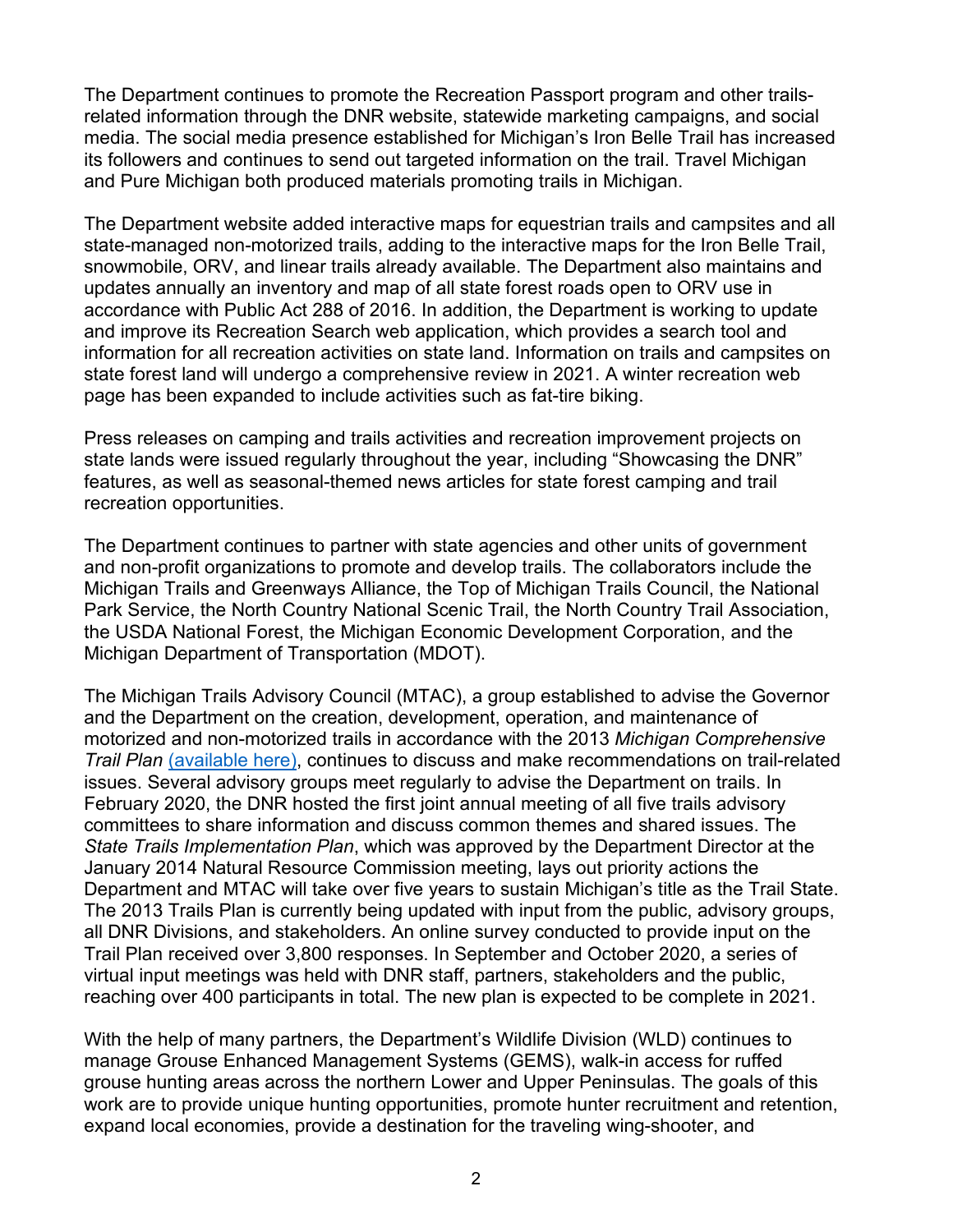accelerate timber harvest opportunities. The Department manages 19 GEMS, 6 in the northern Lower Peninsula and 13 in the Upper Peninsula. The Department continues to maintain and enhance the MiHUNT web application, which shows the four million acres of state forest land open to public hunting, along with habitat information useful to planning a hunting trip or other recreational activities.

The DNR Fisheries Division (FI) actively manages many lakes and streams located within the state forest system, providing wide-ranging recreational fishing opportunities. FI is responsible for stocking fish in many waters within state forests that enhance these opportunities. Fish habitat improvement projects are conducted within the state forests to optimize natural fish populations. Many dams overseen by FI are in state forests and are managed for sport fishing opportunities. Fisheries investments in annual dam maintenance activities ensure these facilities continue to provide recreational opportunities. Much of the campground use within the state forests is associated with, or generated by, water-related activities including fishing. FI also implements regulations on many waters within the state forest system that are complementary to the goals of the individual forests and optimize the fishing related opportunities within the forest.

## **(e) Information on the public's utilization of the recreational opportunities offered by the state forest.**

A total of 287,086 ORV licenses and 231,788 trail permits were sold in FY 2020, a 15.1 percent increase in ORV licenses and a 17.8 percent increase in trail permits compared to FY 2019.

There were 133,714 snowmobile trail permits sold in FY 2020, a decrease of 4.1 percent compared to FY 2019.

State forest camping revenue increased from \$1.4 million in FY 2019 to nearly \$1.8 million in FY 2020. Revenue from Recreation Passport sales also increased in FY 2020, which by formula, increased revenue in the Forest Recreation Account from \$1.2 million in FY 2019 to \$1.3 million in FY 2020.

# **(f) Efforts by the Department to promote wildlife habitat in the state forest.**

The RSFMPs for the northern Lower Peninsula and eastern and western Upper Peninsula provide direction to multi-divisional field staff for timber and wildlife habitat management of state forest lands. WLD works jointly with FRD to develop management prescriptions through the compartment review process to ensure wildlife habitat management goals in the RSFMPs are reflected in approved stand level treatments. In FY 2020, WLD participated in reviewing about 400,000 acres of state forest to determine wildlife management needs. Beyond vegetative management reviews, this acreage was considered for habitat improvement and habitat planning on sites with specific plant and animal concerns. This is accomplished via identified featured wildlife species that are used to help direct management and to ensure clarity in evaluations of management.

In addition, WLD conducted intensive wildlife habitat management in the northern Lower Peninsula and the Upper Peninsula in 2020. This included managing 1,546 acres to create or maintain forest openings, 621 acres of intensive grassland or savanna, and over 2,247